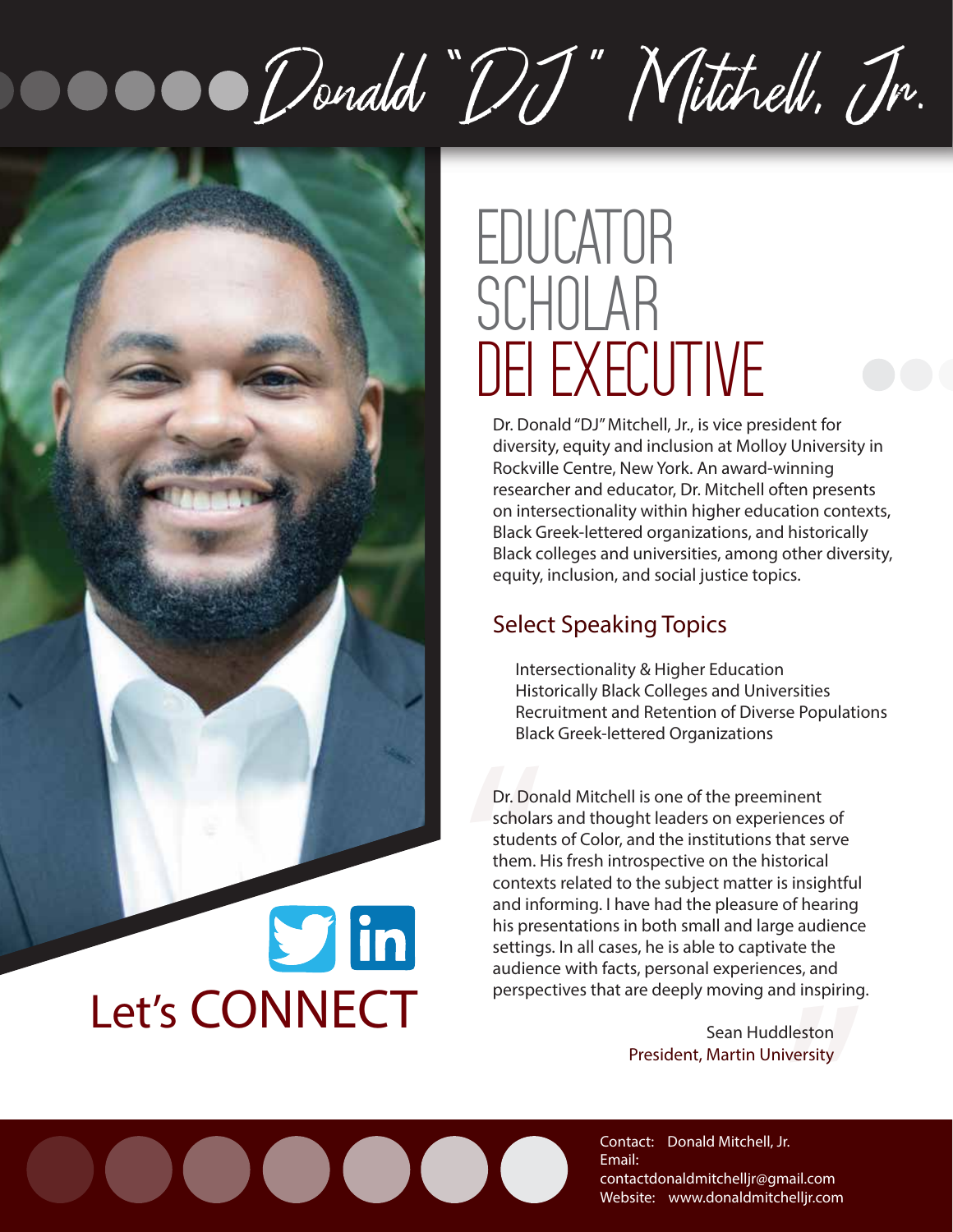Donald "DJ" Nitchell, Jr. EDUCATOR **/** SCHOLAR **/** DEI EXECUTIVE

### BIOGRAPHY

Dr. Donald "DJ" Mitchell, Jr., is vice president for diversity, equity and inclusion at Molloy University in Rockville Centre, New York.

Dr. Mitchell's scholarship and presentations focus on diversity, equity, and inclusion in higher education contexts. More specifically, he engages in critical conversations on race, gender, identity intersections, and intersectionality within higher education settings.

His scholarship has been recognized locally and nationally. He is recipient of the Diverse: Issues in Higher Education 2020 Emerging Scholar Honor; the Association for Fraternity/Sorority Advisors and Sigma Phi Epsilon's 2018 Dr. Charles Eberly Oracle Award (with Dr. John Gipson, Jakia Marie, and Tiffany Steele); the Ethnographic and Qualitative Research Conference's 2016 McGraw Hill Distinguished Scholar Award; the American College Personnel Association's 2015 Emerging Scholar Award; Grand Valley State University's 2015 Distinguished Early-Career Scholar Award; the Multicultural/Multiethnic Education Special Interest Group of the American Educational Research Association's 2014 Dr. Carlos J. Vallejo Memorial Award for Emerging Scholarship; the American College Personnel Association's Standing Committee for Men and Masculinities 2014 Outstanding Research Award (with Dr. Darris Means); and, the Michigan College Personnel Association's 2013 John Zaugra Outstanding Research/Publication Award. He was also awarded the Center for the Study of the College Fraternity's 2012 Richard McKaig Outstanding Doctoral Research Award for his dissertation, "Are They Truly Divine?: A Grounded Theory of the Influences of Black Greek-Lettered Organizations on the Persistence of African Americans at Predominantly White Institutions."

A native of Portsmouth, Virginia, Dr. Mitchell earned a Bachelor of Science in chemistry from Shaw University, the first historically Black institution in the South, a Master of Science in educational leadership from Minnesota State University, Mankato, and a PhD in educational policy and administration with a concentration in higher education from the University of Minnesota—Twin Cities. He also holds a diversity and inclusion certificate from Cornell University and the Certified Diversity Executive credential from the Institute for Diversity Certification.

Dr. Mitchell is a life member of Kappa Alpha Psi Fraternity, Inc. and a member of the Most Worshipful Prince Hall Grand Lodge of New York.

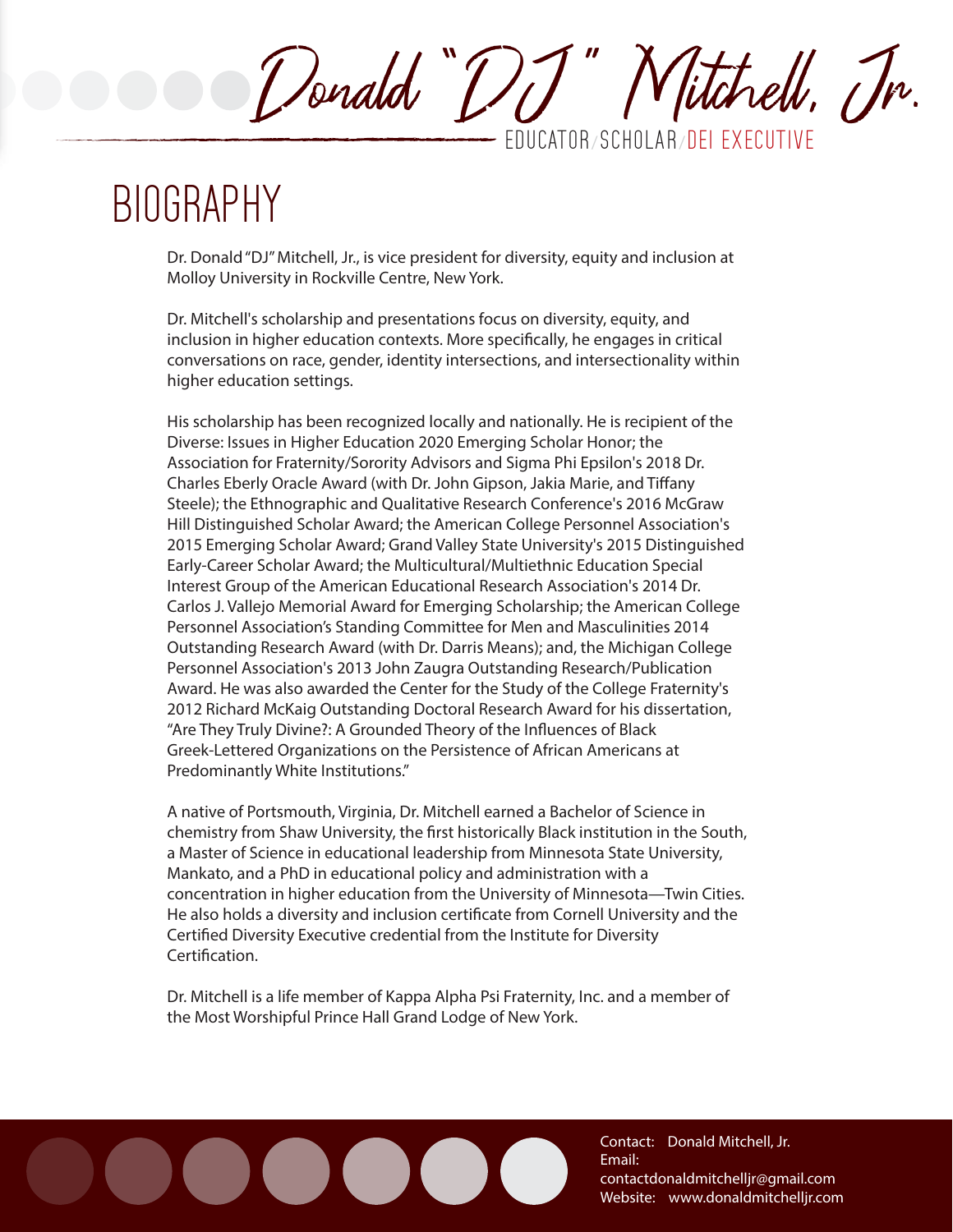Donald "DJ " Mitche, Jr. EDUCATOR **/** SCHOLAR **/** DEI EXECUTIVE

### SPEAKING INTERESTS

**Dr. Mitchell's speaking interests include, but are not limited to, the following topics:** 

#### **Intersectionality & Higher Education**

Building upon Kimberlé Crenshaw's articulation of intersectionality, Dr. Mitchell advocates for an intersectional imperative to make sure all college students have the support they need to succeed. Dr. Mitchell served as lead editor for both editions of Intersectionality & Higher Education: Theory, Research, and Praxis published by Peter Lang Publishing.

### **Historically Black Colleges and Universities**

Historically Black colleges and universities (HBCUs) are institutions that were established to provide African Americans with options for an education during years of overt racial discrimination when education and socioeconomic comforts were limited for the vast majority of Americans of African descent. While educational access has expanded, HBCUs are as relevant today as they were in the 19th century. Without these institutions, many national needs will be left unmet. Dr. Mitchell's research and talks introduce audiences to HBCUs using an anti-deficit lens.

#### **Recruitment and Retention of Diverse Populations**

Dr. Mitchell's co-edited volume, Student Involvement and Academic Outcomes: Implications for Diverse College Student Populations, brings together several dynamic authors to explore how various forms of involvement (e.g., work, family, high-impact practices, student organizations, institutional) impact education outcomes. He helps audiences reflect on what they are doing well and highlights specific areas where institutions can improve educational outcomes for diverse students.

### **Black Greek-lettered Organizations (BGLOs)**

In his award-winning dissertation, "Are They Truly Divine?: A Grounded Theory of the Influences of Black Greek-Lettered Organizations on the Persistence of African Americans at Predominantly White Institutions," Dr. Mitchell found BGLOs provide students with social support, connect students to campus, and helped students persist.

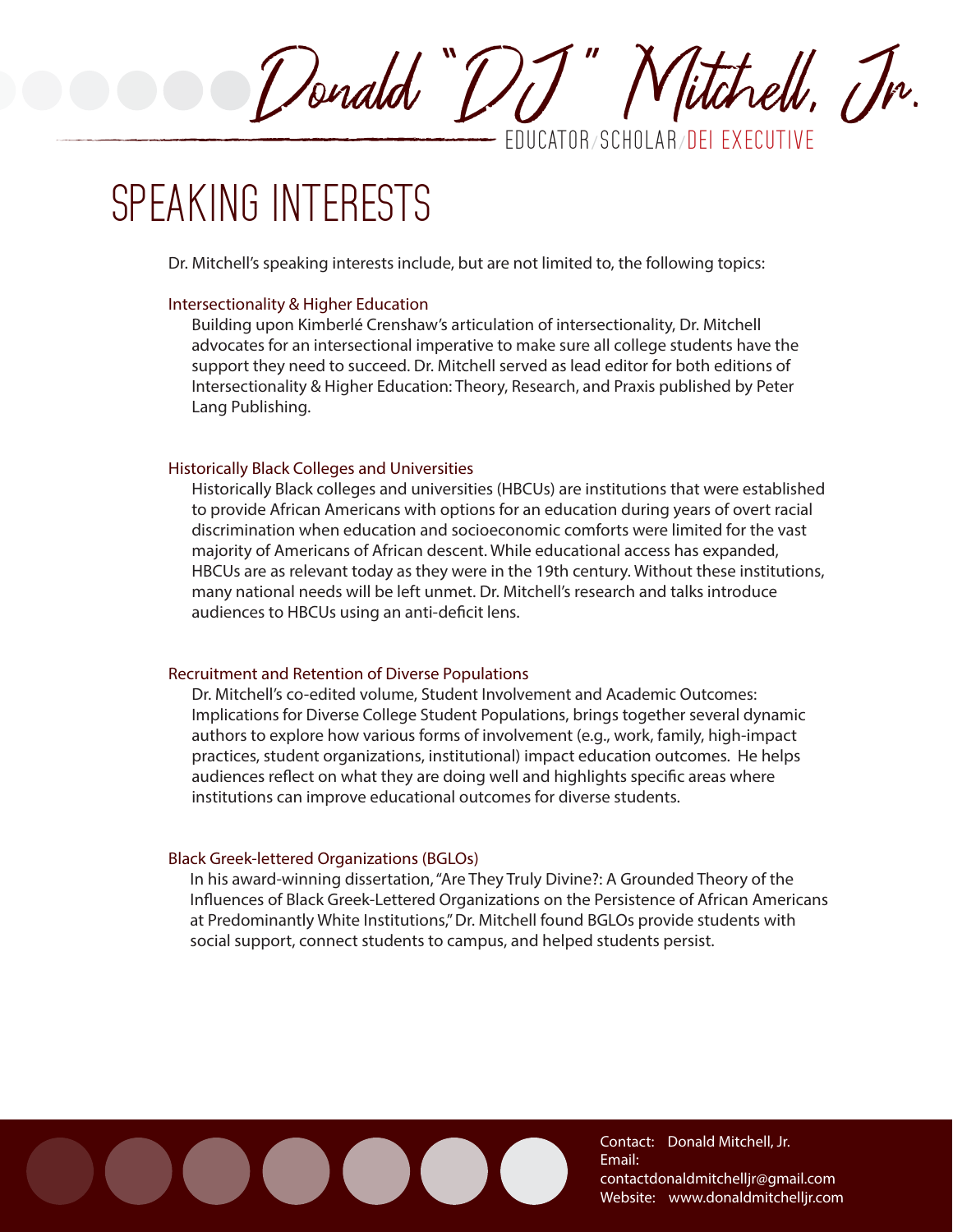Donald "DJ" Nitchell, Jr. EDUCATOR **/** SCHOLAR **/** DEI EXECUTIVE

### SELECT PUBLICATIONS



Intersectionality & Higher Education THEORY, RESEARCH, & PRAXIS **SECOND EDITION** 

Donald "0J" Mitchell, Jr., Editor with Eakle Marke & Tiffany L. Steele, Associate Edit ord by B-L Shewart



#### **Edited Books**

- Mitchell, D., Jr., Marie, J., & Steele, T. L. (Eds.). (2019). Intersectionality & higher education: Theory, research, and praxis (2nd ed.) New York, NY: Peter Lang.
- Mitchell, D., Jr., Soria, K., Daniele, E., & Gipson, J. (Eds.). (2015). Student involvement and academic outcomes: Implications for diverse college student populations. New York, NY: Peter Lang.

**Journal Special Issue**

Mitchell, D., Jr., & Sawyer, D., III. (Eds.). (2014). Informing higher education policy and practice through intersectionality. Journal of Progressive Policy & Practice, 2(3).

#### **Refereed Journal Articles**

- Bailey-Fakhoury, C., & Mitchell, D., Jr. (2018). Living behind the veil: How Black mothers with daughters attending predominantly White schools experience racial battle fatigue when combating racial microaggressions. Du Bois Review: Social Science Research on Race, 15(2), 489-515.
- Mitchell, D., Jr., Gipson, J., Marie, J., & Steele, T. (2017). Intersectional value? A pilot study exploring educational outcomes for African American women in historically Black sororities versus non-historically Black sororities. Oracle: The Research Journal of the Association of Fraternity/Sorority Advisors, 12(2), 44-58.
- Greyerbiehl, L., & Mitchell, D., Jr. (2014). An intersectional social capital analysis of the influence of historically Black sororities on African American women's college experiences at a predominantly White institution. Journal of Diversity in Higher Education, 7(4), 282-294.
- Mitchell, D., Jr., & Means, D. (2014). "Quadruple consciousness": A literature review and new theoretical consideration for understanding the experiences of Black gay and bisexual men at predominantly White institutions. Journal of African American Males in Education, 5(1), 23-35.

#### **Report**

Mitchell, D., Jr., Weathers, J., & Jones, M. (2013). A 20-year history of Black Greek-letter organization research and scholarship. Bloomington: Indiana University.

#### **Editorials**

- Mitchell, D., Jr. (2016, May 31). How to start a revolution: Use intersectionality as a framework to promote student success [Web log post].
- Mitchell, D., Jr., & Hilton, A. (2016, November 29). Historically Black for whom? A challenge for 21st century historically Black colleges and universities to embrace Blackness, just Blackness [Web log post].

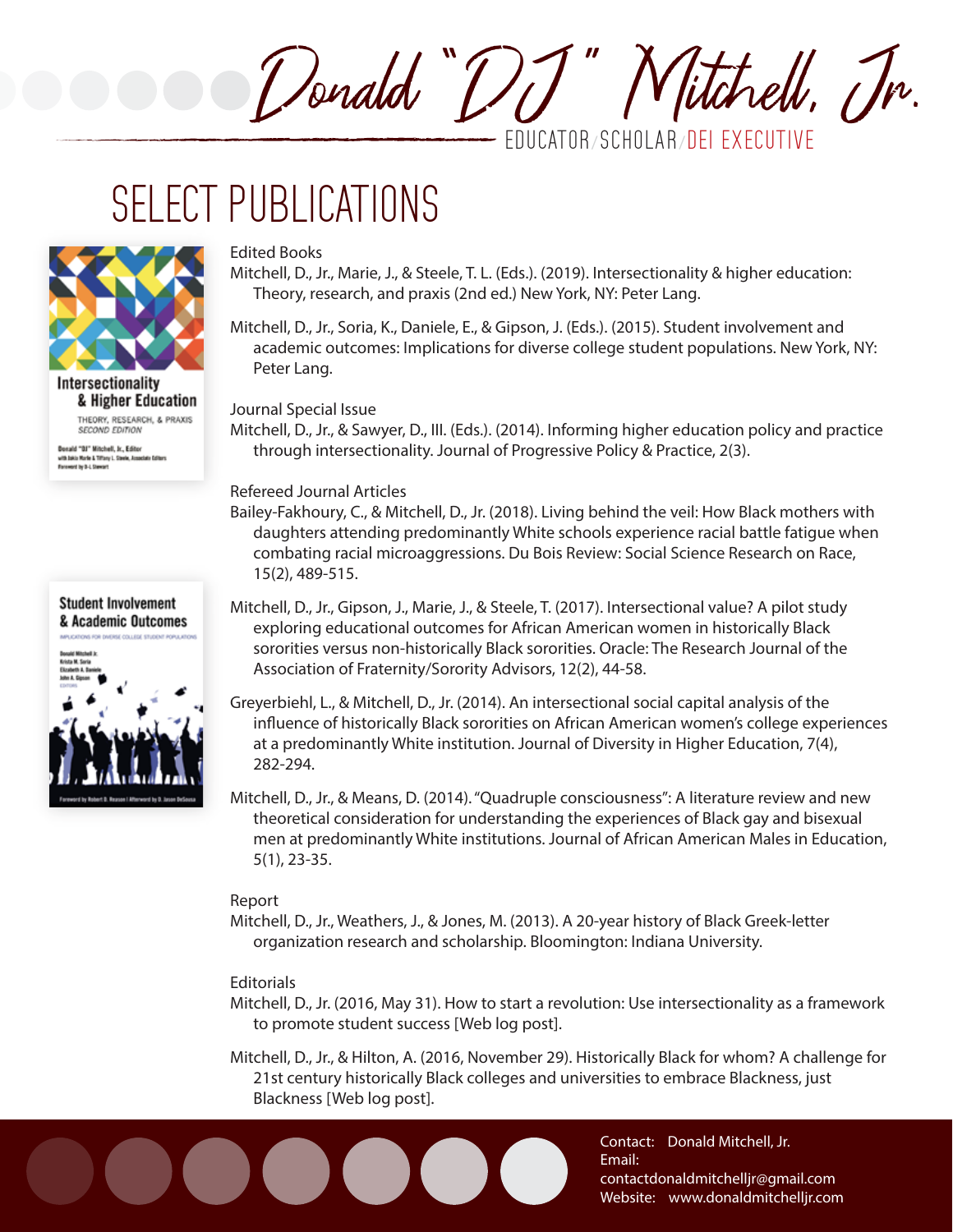Senald "[]] " Mitchell, Tr. EDUCATOR **/** SCHOLAR **/** DEI EXECUTIVE

### HONORS AND AWARDS

- **2020 Emerging Scholar** Diverse: Issues in Higher Education
- **2018 Dr. Charles Eberly Oracle Award** Association for Fraternity/Sorority Advisors and Sigma Phi Epsilon
- **2017 Outstanding University Service Award** Grand Valley State University
- **2016 Graduate Faculty Kimboko Inclusion Award** Graduate Student Association, Grand Valley State University
- **2016 McGraw Hill Distinguished Scholar Award** Ethnographic and Qualitative Research Conference
- **2015 Distinguished Early-Career Scholar** Grand Valley State University
- **2015 Distinguished Young Alumni Award** Minnesota State University, Mankato
- **2015 Emerging Scholar Award** American College Personnel Association
- **2014 Dr. Carlos J. Vallejo Memorial Award for Emerging Scholarship**  Multicultural/Multiethnic Education Special Interest Group, American Educational Research Association
- **2014 Outstanding Research Award**

Men and Masculinities Standing Committee, American College Personnel Association

- **2014 Outstanding Young Alumnus Award** United Negro College Fund
- **2014 Rising Alumni Honoree** College of Education and Human Development, University of Minnesota
- **2014 Solidarity Award** Pride Awards, LGBT Resource Center, Grand Valley State University
- **2013 Graduate Outstanding Faculty Mentor** Graduate Student Association, Grand Valley State University
- **2013 John Zaugra Outstanding Research/Publication Award** Michigan College Personnel Association
- **2013 Outstanding Faculty Member** Student Life Awards, Grand Valley State University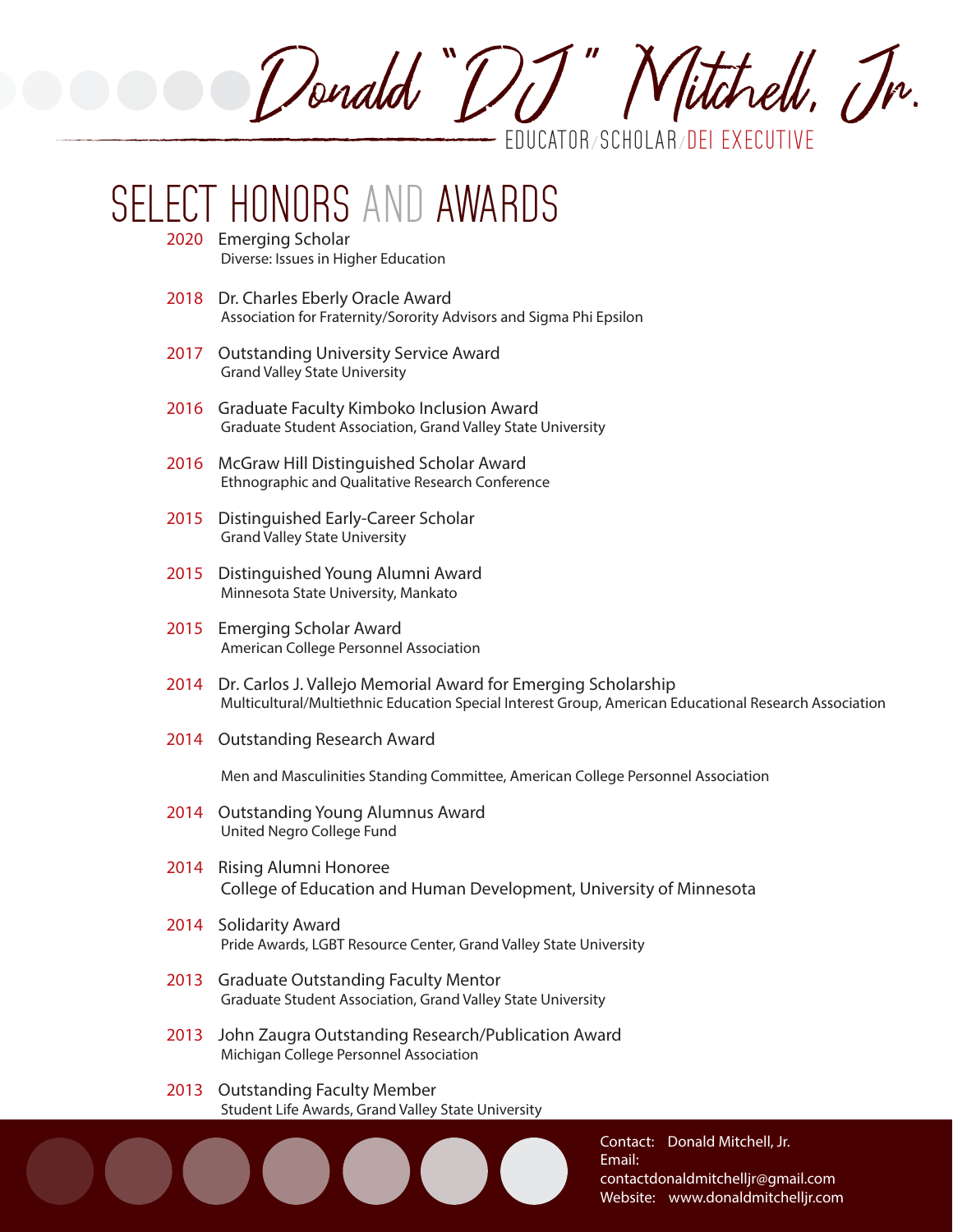EDUCATOR **/** SCHOLAR **/** DEI EXECUTIVE

Donald "DJ" Nitchell, Jr.

### TESTIMONIALS

**Higher Education Executives & Administrators**

"Dr. Mitchell is a thoughtful and committed scholar whose passion for high-quality education for all students is clear in his research and practice. With a kind insistence, he urges educators to develop policies and practices that allow for higher education to live up to its potential in leading and serving a diverse world."

> **Rebecca Ropers-Huilman, PhD** Vice Provost for Faculty Affairs and Academics University of Minnesota-Twin Cities

**Faculty Colleagues** 

"Dr. Donald 'DJ' Mitchell is an exceptional professor with a deep knowledge and understanding of diversity issues in higher education. He is well-published and a highly respected scholar in the field."

> **John Shinsky, PhD** Professor and Associate Dean for Community Impact, College of Education Grand Valley State University

**Students**

"As soon as I expressed an interest in research, I was directed to Dr. 'DJ' Mitchell. And it was clear why after reviewing his work. Yet, while his scholarship is impressive, his dedication to his students and passion for diversity, equity and inclusion in education impresses me more. As an educator, he fosters learning experiences that you remember and for me, he has become a very important mentor."

> **Nicole Rombach** Former Master's Student

"Dr. 'DJ' Mitchell is an extremely knowledgeable presenter who is committed to a mission of social justice. He is passionate about his work and is able to convey that passion to his audience. With an easy conversational style, Dr. Mitchell consistently delivers a substantive and compelling message."

> **Elaine Collins, PhD** Former President Northern Vermont University

"Dr. Mitchell is a superb scholar on diversity, equity, and inclusion in higher education contexts. He challenges individuals to reconsider their understanding of diversity while providing an environment for people to grapple with today's issues of diversity and equity in higher education."

**Darris R. Means, PhD** Associate Professor, Department of Educational Foundations, Organizations, and Policy University of Pittsburgh

"Dr. Mitchell's approach to student learning is simple, yet profound at the same time. By providing consistent support and developing personal connections, he's someone who inspires students and professionals to be the best version of themselves."

> **Kyle Martin** Former Master's Student